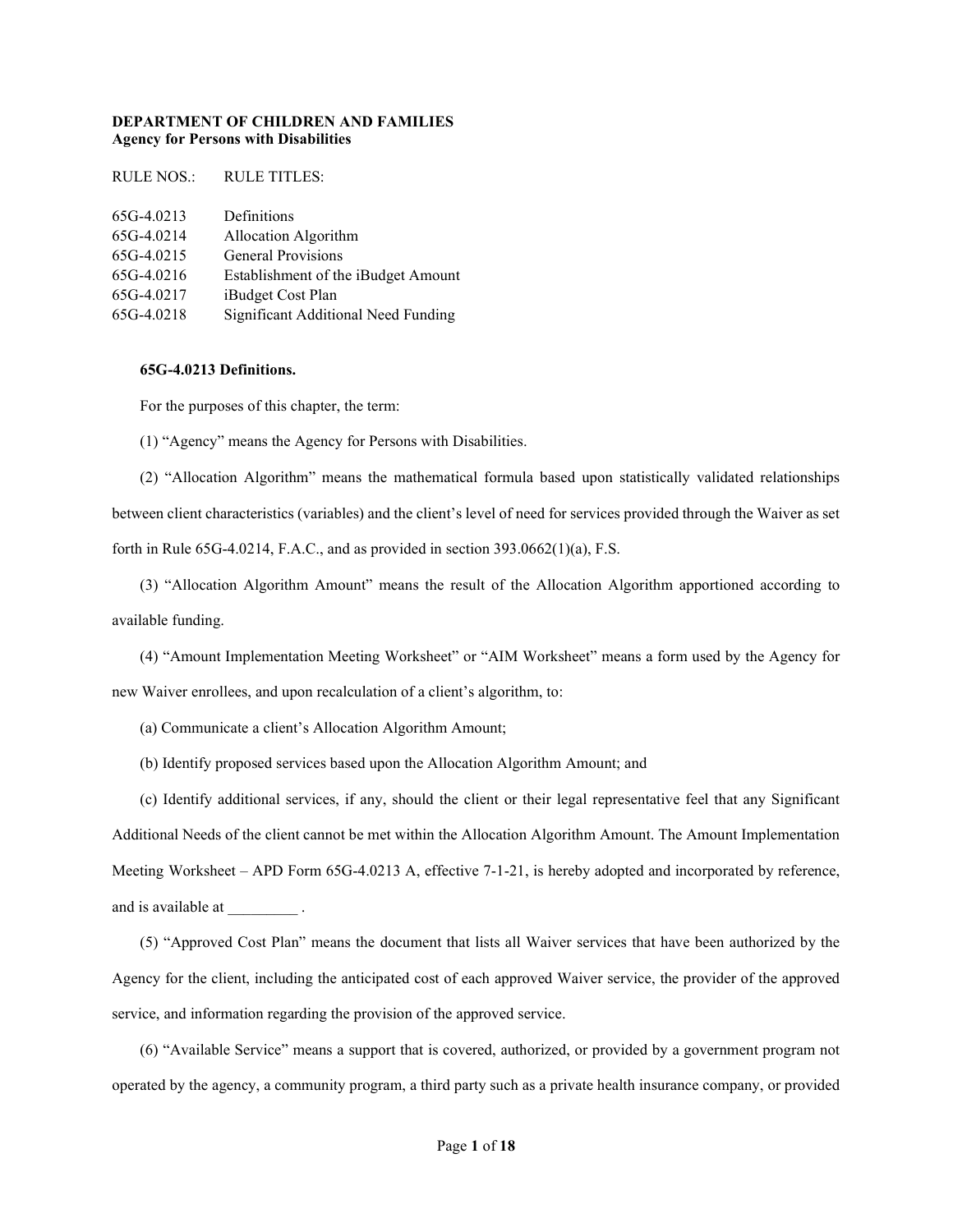by a natural support.

(7) "Client" has the same meaning as provided in section 393.063(7), F.S.

(8) "Client Advocate" has the same meaning as provided in section 393.063(8), F.S, and includes legal counsel if designated by the client or the client's legal representative.

(9) "Client Review" means the Agency's review of information submitted by a WSC to determine if the request meets significant additional needs criteria.

(10) "Community Supports" means resources or services accessible to a client as a member of the community. This includes, but not limited to, resources available through organizations such as faith-based, cultural, geographic, non-profit, for-profit, and community groups.

(11) "Handbook" means the Florida Medicaid Developmental Disabilities Waiver Services Coverage and Limitations Handbook, as adopted by Rule 59G-13.070, F.A.C. (effective October 2020) and available at https://www.flrules.org/gateway/reference.asp?No=Ref-12102.

(12) "Health and Safety" includes emotional, behavioral, mental, and physical health and safety.

(13) "iBudget" means the Home and Community-Based Services Medicaid Waiver program under section 409.906, F.S., that consists of the Waiver service delivery system utilizing individual budgets required pursuant to section 393.0662, F.S., and under which the Agency for Persons with Disabilities operates the Home and Community-Based Services Waiver.

(14) "iBudget Amount" means the total amount of funds that have been approved by the Agency, pursuant to the iBudget Rules, for a client to spend for Waiver services during a fiscal year.

(15) "iBudget Rules" means Rules 65G-4.0213 through 65G-4.0218, F.A.C., and are the rules which implement and interpret iBudget Amounts.

(16) "Legal Representative" means:

(a) For clients under the age of 18 years, the legal representative or health care surrogate appointed by the Florida court to represent the child or anyone designated by the parent(s) of the child to act on the parent(s)' behalf (e.g., due to military absence).

(b) For clients age 18 years or older, the legal representative could be the client, anyone designated by the client through a Power of Attorney or Durable Power of Attorney, a medical proxy under chapter 765, F.S., or anyone appointed by a Florida court as a guardian or guardian advocate under chapter 393 or 744, F.S.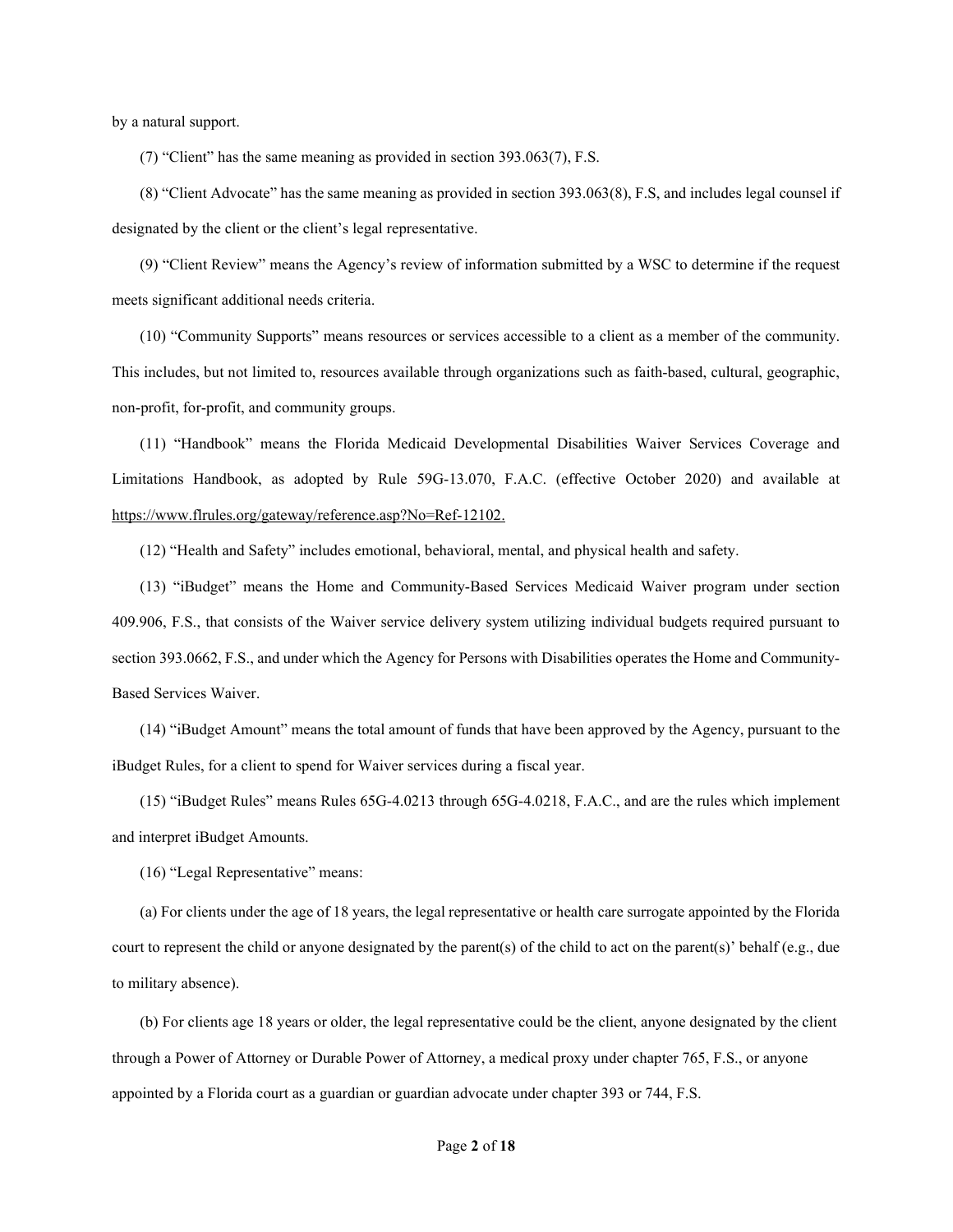(17)(a) "Medically necessary" or "medical necessity," as defined in the Handbook, means that the medical or allied care, goods, or services furnished or ordered must meet the following conditions:

1. Be necessary to protect life, to prevent significant illness or significant disability, or to alleviate severe pain,

2. Be individualized, specific, and consistent with symptoms or confirmed diagnosis of the illness or injury under treatment, and not in excess of the patient's needs,

3. Be consistent with generally accepted professional medical standards as determined by the Medicaid program, and not experimental or investigational,

4. Be reflective of the level of service that can be safely furnished, and for which no equally effective and more conservative or less costly treatment is available statewide; and

5. Be furnished in a manner not primarily intended for the convenience of the recipient, the recipient's caretaker, or the provider.

(b) The fact that a provider has prescribed, recommended, or approved medical or allied care, goods, or services does not, in itself, make such care, goods or services medically necessary or a medical necessity or a covered service.

(18) "Natural Support" means unpaid supports that are or may be provided voluntarily to the client in lieu of Waiver services and supports. Any determination of the availability of natural supports includes, but is not limited to consideration of the client's caregiver(s) age, physical and mental health, travel and work or school schedule, responsibility for other dependents, sleep, and ancillary tasks necessary to the health and well-being of the client.

(19) "Person-centered planning" means a planning approach directed by a client with long term care needs, intended to identify the strengths, capacities, preferences, needs, and desired outcomes of the client. The client or legal representative determines the other participants in this process for the purposes of assisting the client to identify and access a personalized mix of paid and non-paid services and supports that will assist him/her to achieve personallydefined outcomes in the most inclusive community setting and to facilitate health, safety, and well-being.

(20) "Qualified Organization" means an organization which employs support coordinators who serve clients that receive Agency services and is determined by the Agency to have met all of the requirements of section 393.0663(2), F.S., the Developmental Disabilities Individual Budgeting Waiver Services Coverage and Limitations Handbook, and chapter 65G-14, Florida Administrative Code.

(21) "Questionnaire for Situational Information" or "QSI" effective 5-21-15 means an assessment instrument used by the Agency to determine a client's needs in the areas of functional, behavioral, and physical status. The QSI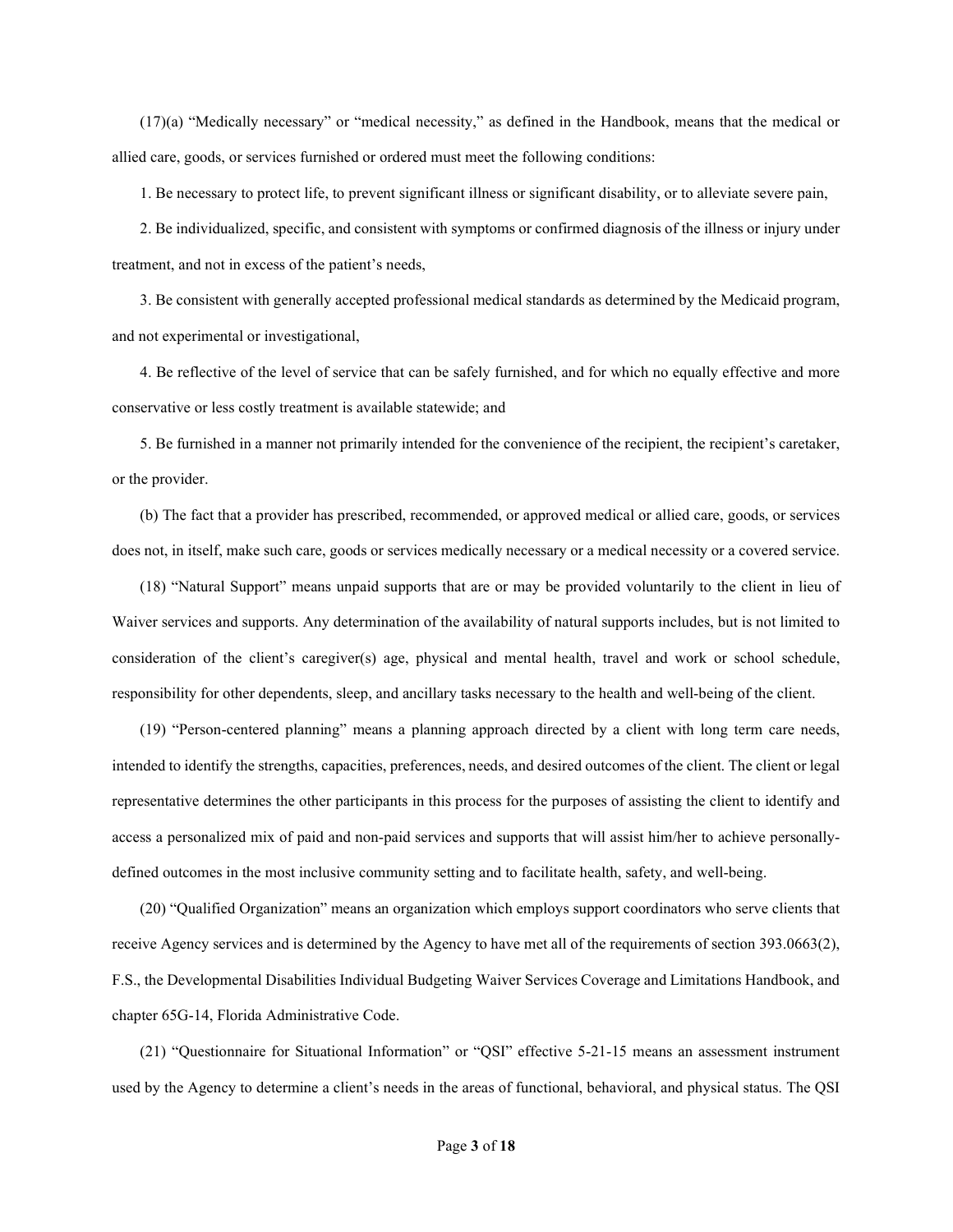is adopted by the Agency as the current valid and reliable assessment instrument and is hereby incorporated by reference. The QSI is available at: http://www.flrules.org/Gateway/reference.asp?No=Ref-07075.

(22) "QSI Assessor" means an Agency employee who has been certified by the Agency in the administration of the QSI.

(23) "Service Authorization" means an Agency notification that authorizes the provision of specific Waiver services to a client and includes, at a minimum, the provider's name and the specific amount, duration, scope, frequency, and intensity of the approved service.

(24) "Service Families" means eight categories that group services related to: Life Skills Development, Supplies and Equipment, Personal Supports, Residential Services, Support Coordination, Therapeutic Supports and Wellness, Transportation and Dental Services. The Service Families include the following services:

(a) Life Skills Development, which includes:

1. Life Skills Development Level 1 (companion services),

2. Life Skills Development Level 2 (supported employment); and

- 3. Life Skills Development Level 3 (adult day training).
- (b) Supplies and Equipment which includes:
- 1. Consumable Medical Supplies,
- 2. Durable Medical Equipment and Supplies,
- 3. Environmental Accessibility Adaptations; and
- 4. Personal Emergency Response Systems (unit and services).
- (c) Personal Supports, which includes:
- 1. Services formerly known as in-home supports, respite, personal care and companion for clients age 21 or older,

living in their own home or family home and also for those at least 18 but under 21 living in their own home; and

- 2. Respite Care (for clients under 21 living in their family home).
- (d) Residential Services, which includes:
- 1. Standard Residential Habilitation,
- 2. Behavior Focused Residential Habilitation,
- 3. Intensive Behavior Residential Habilitation,
- 4. Enhanced Intensive Behavior Residential Habilitation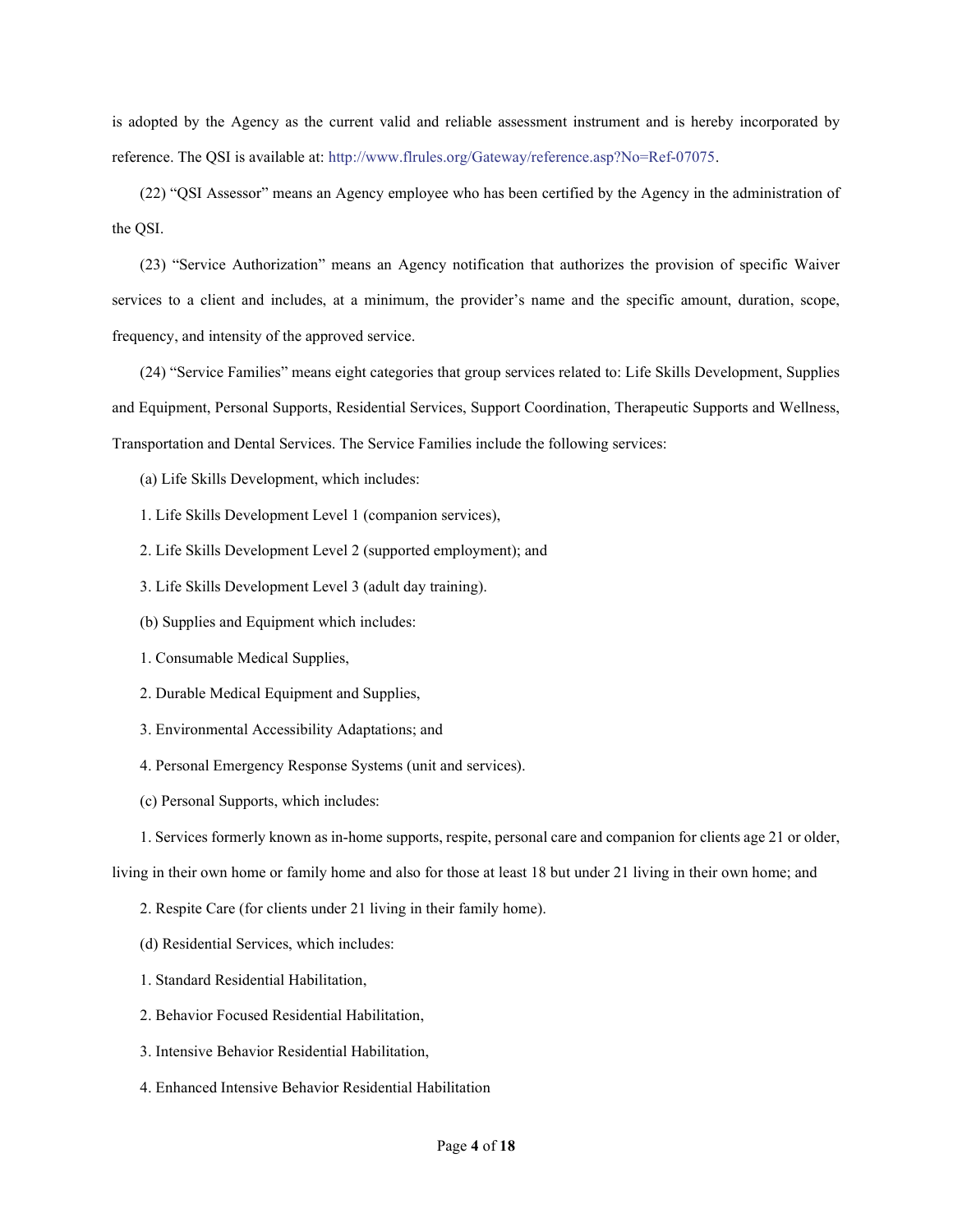- 5. Medical Enhanced Intensive Behavior Residential Habilitation
- 6. Live-In Residential Habilitation,
- 7. Special Medical Home Care; and
- 8. Supported Living Coaching.
- (e) Waiver Support Coordination.
- (f) Therapeutic Supports and Wellness, which includes:
- 1. Private Duty Nursing,
- 2. Residential Nursing,
- 3. Skilled Nursing,
- 4. Dietician Services,
- 5. Respiratory Therapy,
- 6. Speech Therapy,
- 7. Occupational Therapy,
- 8. Physical Therapy,
- 9. Specialized Mental Health Counseling,
- 10. Behavior Analysis Services; and
- 11. Behavior Assistant Services.
- (g) Transportation; and
- (h) Dental Services, which consists of Adult Dental Services.
- (25) "Significant" means of considerable magnitude or considerable effect.

(26) "Significant Additional Needs" or "SANs" means, as provided in section 393.063(39), F.S., an additional need for medically necessary services which would place the health and safety of the client, the client's caregiver, or the public in serious jeopardy if it is not met. The term also includes services to meet an additional need that the client requires in order to remain in the least restrictive setting, including, but not limited to, employment services and transportation services. The Agency may provide additional funding only after the determination of a client's initial allocation amount and after the WSC has documented the availability of non-Waiver resources on the Verification of Available Services form. Examples of SANs that may require long-term support include, but are not limited to, any of the following: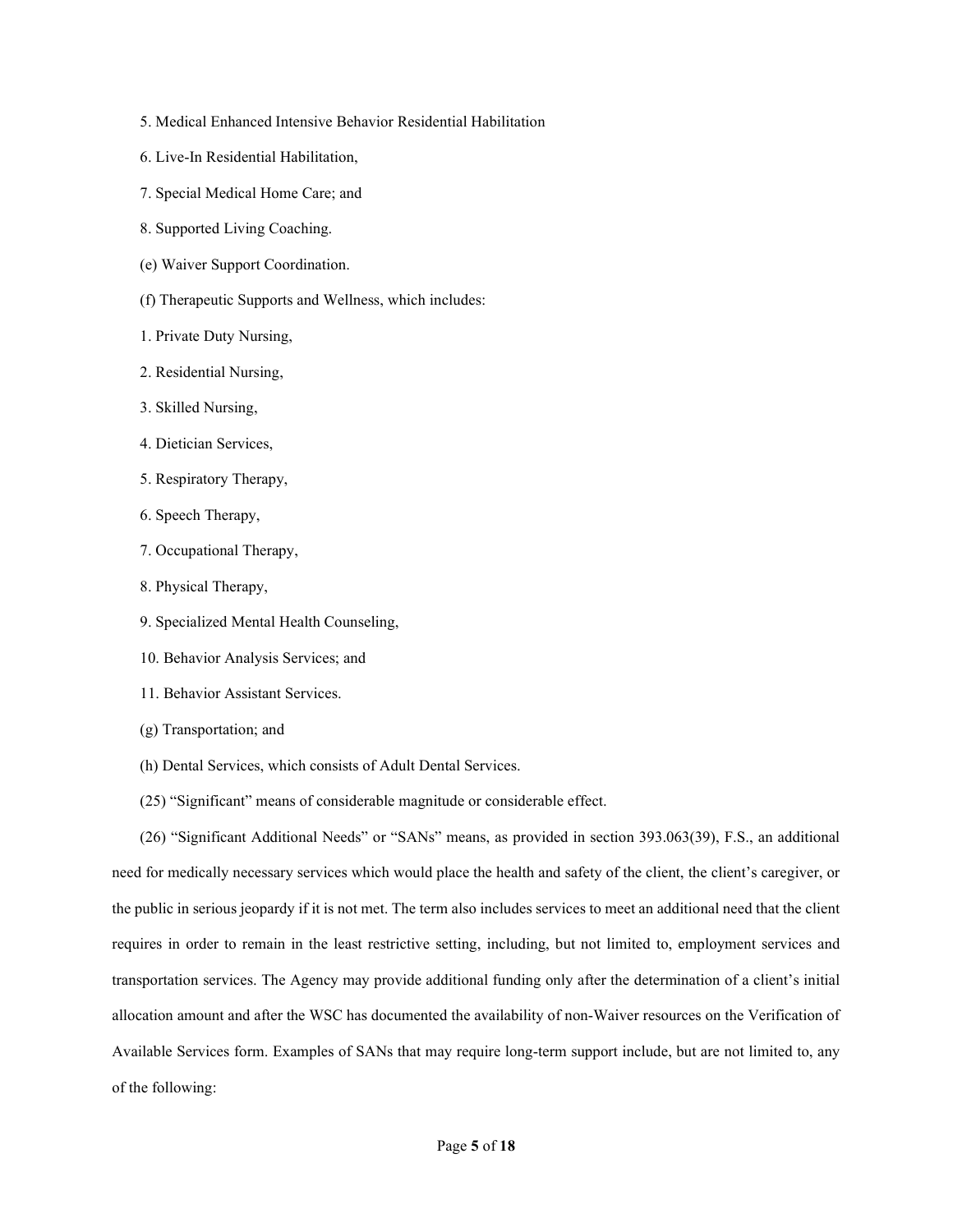(a) A documented history of significant, potentially life-threatening behaviors, such as recent attempts at suicide, arson, nonconsensual sexual behavior, self-injurious behavior requiring medical attention, dementia, or age-related behaviors that present significant health and safety risks,

(b) A complex medical condition that requires active intervention by a licensed nurse on an ongoing basis that cannot be taught or delegated to a non-licensed person,

(c) A need for total physical assistance with activities of daily living such as eating, bathing, toileting, grooming, dressing, personal hygiene, lifting, transferring or ambulation;

(d) Permanent or long-term loss or incapacity of a caregiver;

(e) Loss of services authorized under the state Medicaid plan or through the school system due to a change in age;

(f) Significant decline in medical, behavioral or functional status;

(g) Lack of a meaningful day activity needed to foster mental health, prevent regression or engage in meaningful community life and activities;

(h) One or more of the situations described in Rule 65G-1.047, F.A.C., Crisis Status Criteria; and

(i) Risk of abuse, neglect, exploitation, or abandonment that can be mitigated with Waiver services.

(27) "Significant change in condition or circumstance" means a significant change or deterioration in a client's health status, an actual or anticipated change in the client's living situation, a change in the caregiver relationship or the caregiver's ability to provide supports, loss of or deterioration of his or her home environment, or loss of the client's spouse or caregiver. Examples of a significant change include:

(a) A deterioration in health status that requires that the client receive services at a greater intensity or in a different setting to ensure that client's health or safety;

(b) Onset of a health, environmental, behavioral, or medical condition that requires that the client receive services at a greater intensity or in a different setting to ensure the client's health or safety; or

(c) A change in age or living setting resulting in a loss of services funded or otherwise provided from sources other than the Waiver. This may include a change in living setting which requires a different service array or a change in the availability or health status of a primary caregiver that prevents that caregiver from continuing to provide support.

(28) "Support plan" means an individualized and person-centered plan of supports and services designed to meet the needs of a client enrolled in the iBudget. The plan is based on the preferences, interests, talents, attributes and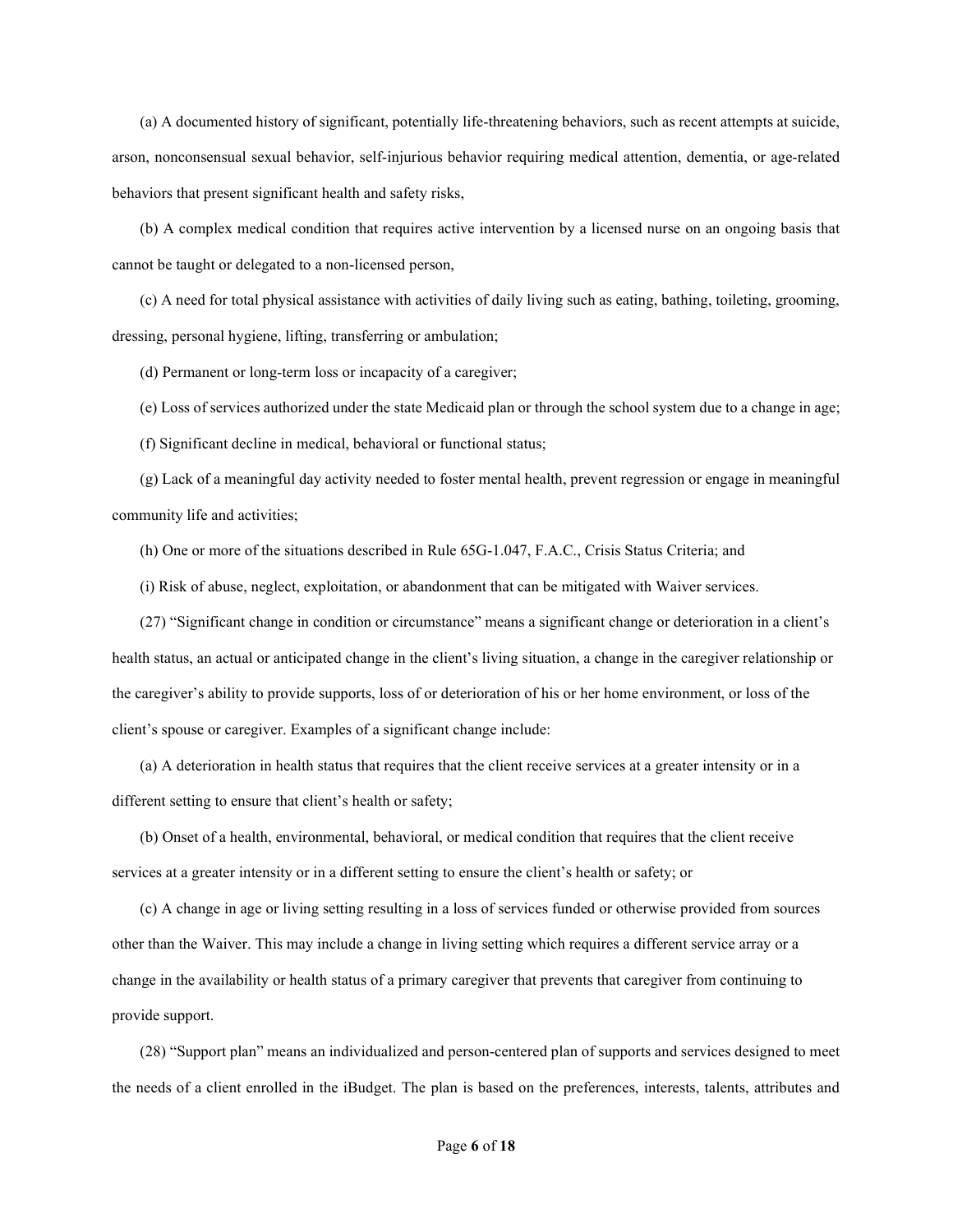needs of a client, including the availability of natural supports.

(29) "Temporary basis" means a time period of less than 12 months.

(30) "Verification of Available Services" means a form completed by the WSC to enable the Agency to certify and document that the client has utilized all available services through the Medicaid State Plan, school-based services, private insurance, other benefits, and any other resources, such as local, state, and federal government and nongovernment programs or services and natural or community supports, that might be available prior to requesting Waiver funds. The Verification of Available Services documents and verifies that the iBudget Waiver is the payer of last resort. A valid and accurate Verification of Available Services is a condition precedent to the authorization of services. The Verification of Available Services – APD Form 65G-4.0213 B, effective 7-1-21, is hereby adopted and incorporated by reference and is available at \_\_\_\_\_\_\_\_\_.

(31) "Waiver" means the iBudget operated by the Agency.

(32) "Waiver Support Coordinator" or "WSC" means an employee of a qualified organization as defined in section 393.0663, F.S., who is selected by the client or the client's legal representative to assist the client and family in identifying their capacities, needs, and resources; finding and gaining access to necessary supports and services; coordinating the delivery of supports and services; advocating on behalf of the client and family; maintaining relevant records; and monitoring and evaluating the delivery of supports and services to determine the extent to which they meet the needs and expectations identified by the client, family, and others who participated in the development of the support plan with person-centered planning.

(33) "WSC Job Aid for Cost Plans and Significant Additional Needs Documentation" means a form that identifies the documentation required for each service requested in the cost plan. The documentation identified by this form is a material part of each request. The WSC Job Aid for Cost Plans and Significant Additional Needs Documentation – APD Form 65G-4.0213 D, effective 7-1-21, is hereby adopted and incorporated by reference and is available at

## 65G-4.0214 Allocation Algorithm.

 $\mathcal{L}_\text{max}$ 

<sup>(34)</sup> This Rule shall be reviewed, and if necessary, renewed through the rulemaking process five years from the effective date.

Rulemaking Authority 393.501(1), 393.0662 FS. Law Implemented 393.063, 393.0662, 409.906 FS. History–New 7- 7-16, Amended 7-1-21.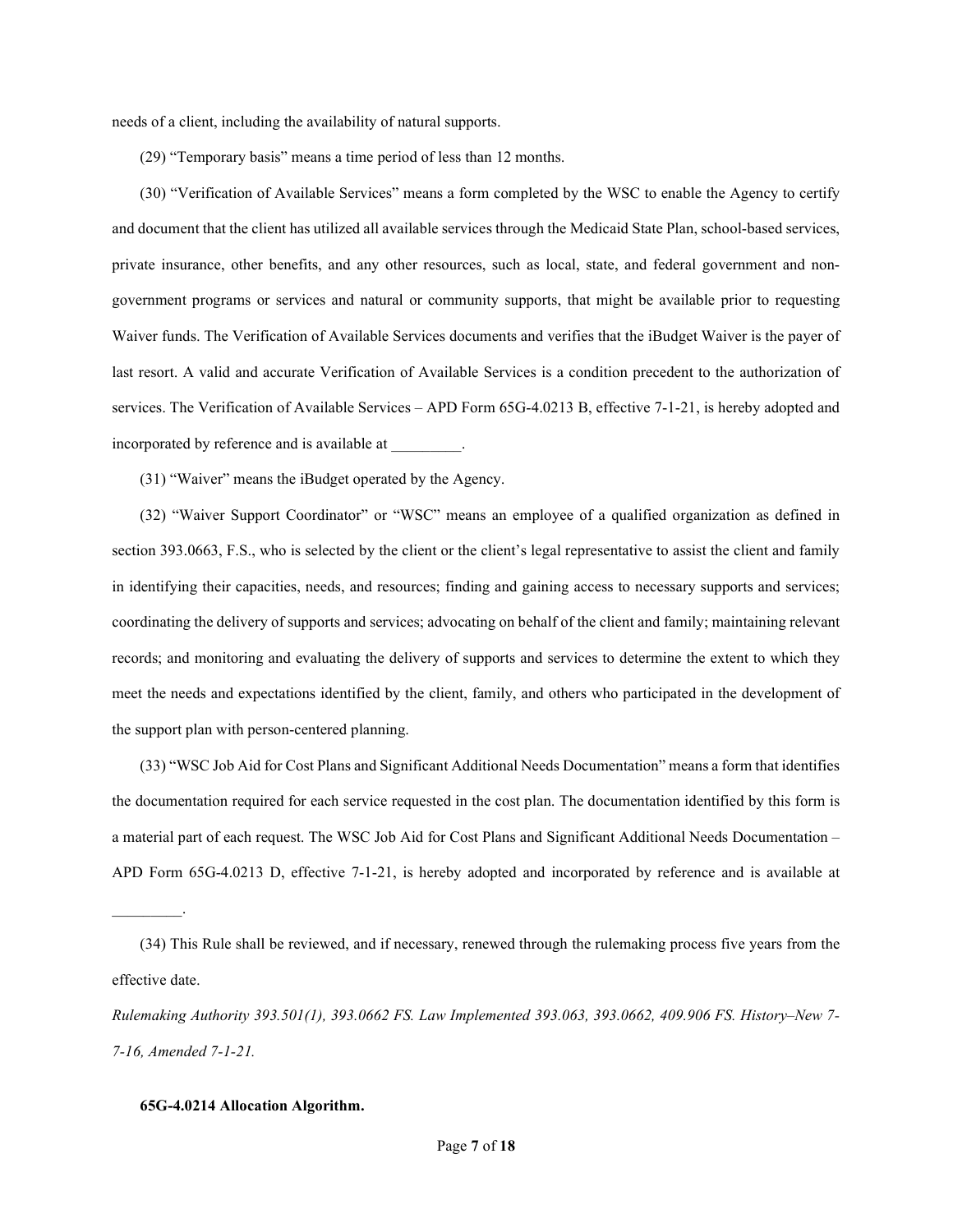(1) To establish the Allocation Algorithm Amount for any client who has not previously had a QSI assessment, a QSI assessment must be completed prior to calculating the Allocation Algorithm Amount under subsection (2).

(a) The QSI assessor shall arrange for a face-to-face meeting with the client and, if available, the client's legal representative. The WSC shall attend the face-to-face meeting with consent of the client or the client's legal representative. If the client or the client's legal representative is not capable of fully responding to all of the assessment questions, at least one participant with day-to-day knowledge of the client's care should participate.

(b) A copy of the completed QSI evaluation and scores shall be provided to the client and WSC.

(c) Upon receiving QSI results if the client or his or her legal representative identifies an error in the QSI results the WSC shall notify the Agency in writing setting forth the details of the error. At any time, the client or WSC can prepare a statement to be maintained in client's Central File identifying any concerns with the QSI assessment score or responses. If any error is identified in the QSI assessment the Agency shall review the error to determine if any adjustments are needed. The Agency shall inform the WSC of the result of the review and provide a revised Allocation Algorithm Amount, if appropriate, within 15 working days of notification of the error. The WSC shall in turn notify the client or the client's representative.

(d) The client or WSC may request a reassessment any time there has been a significant change in circumstance or condition that would impact any of the questions used as variables in the algorithm determination. The Agency shall arrange for a reassessment at the earliest possible time in accordance with the circumstances, complete the reassessment, and notify the client and WSC of the results within 60 days of the request for reassessment. This section shall not be construed to require the Agency to wait for the completion of a QSI in order to address an emergency situation of the client.

(2) To calculate the Allocation Algorithm for each client, the following weighted values, as applicable, shall be summed, and the resulting total then squared:

(a) The base value for all clients, 27.5720;

(b) If the client is age 21 to 30, 47.8473;

(c) If the client is age 31 or older, 48.9634;

(d) If the client resides in supported or independent living, or the client resides in a licensed facility and does not receive residential habilitation services, 35.8220;

(e) If the client resides in a licensed residential facility that is designated to provide Standard or Live-In residential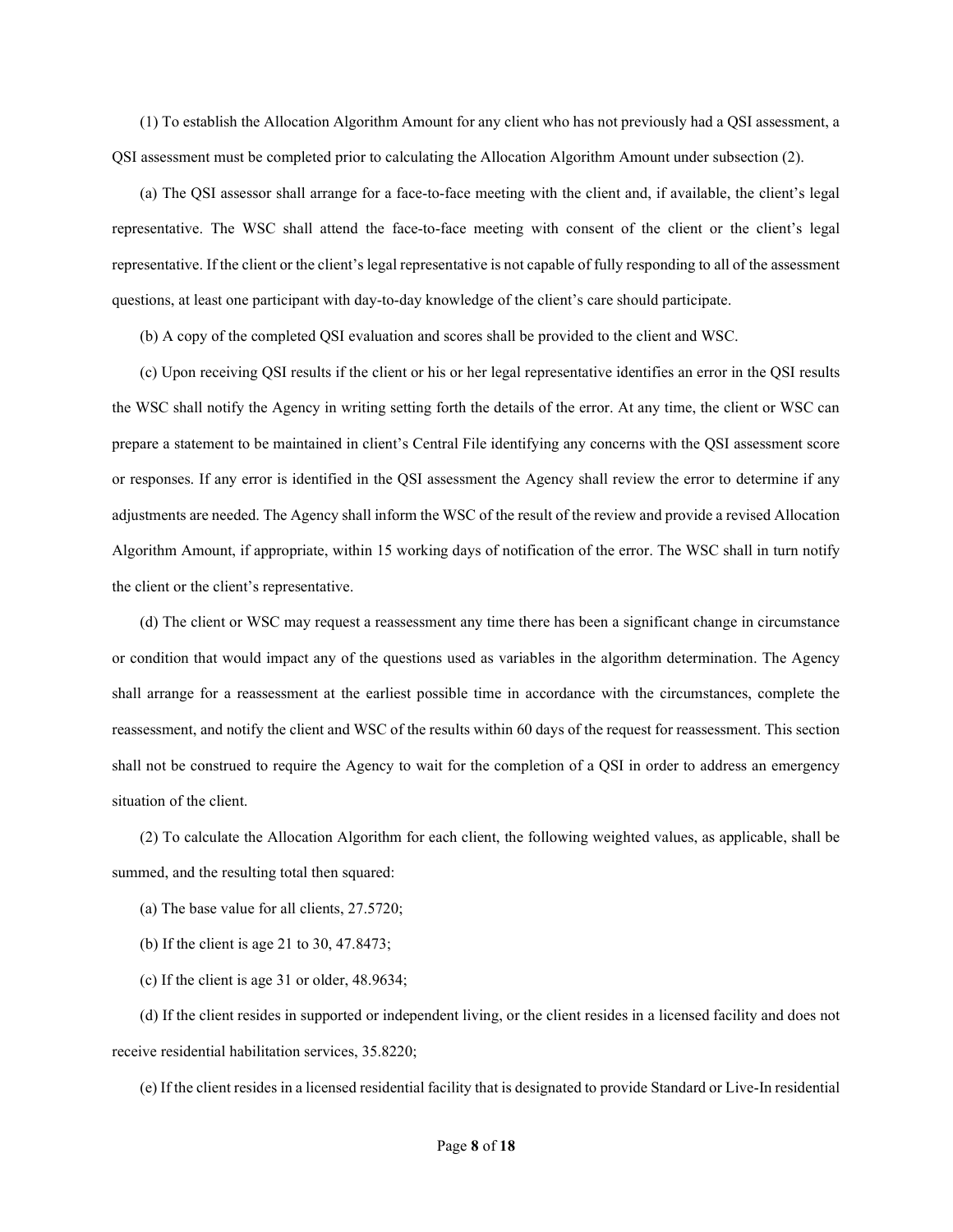habilitation services, 90.6294;

(f) If the client resides in a licensed residential facility with a Behavior Focus designation, 131.7576;

(g) If the client resides in a licensed residential facility with an Intensive Behavior designation, 209.4558;

(h) If the client resides in a licensed residential facility that is a Comprehensive Transitional Education Program or provides Special Medical Home Care, 267.0995;

(i) The sum of the scores on the client questions in the QSI Behavioral Status Subscale (Questions 25-30), multiplied by 0.4954;

(j) If the client resides in the family home, the sum of the scores on the client questions in the QSI Functional Status Subscale (Questions 14-24), multiplied by 0.6349;

(k) If the client resides in supported or independent living, the sum of the scores on the client questions in the QSI Functional Status Subscale (Questions 14-24), multiplied by 2.0529;

(l) If the client resides in supported or independent living, the sum of the scores on the client questions in the QSI Behavioral Status Subscale (Questions 25-30), multiplied by 1.4501;

(m) The client's score on QSI Question 16, multiplied by 2.4984;

(n) The client's score on QSI Question 18, multiplied by 5.8537;

(o) The client's score on QSI Question 20, multiplied by 2.6772;

(p) The client's score on QSI Question 21, multiplied by 2.7878;

(q) The client's score on QSI Question 23, multiplied by 6.3555;

(r) The client's score on QSI Question 28, multiplied by 2.2803;

(s) The client's score on QSI Question 33, multiplied by 1.2233;

(t) The client's score on QSI Question 34, multiplied by 2.1764;

(u) The client's score on QSI Question 36, multiplied by 2.6734; and(v) The client's score on QSI Question 43, multiplied by 1.9304.

(3) The squared result of the sum of the applicable values of paragraphs  $(2)(a)$  through (v), above, then apportioned according to available funding, is the client's Allocation Algorithm Amount.

(4) This Rule shall be reviewed, and if necessary, renewed through the rulemaking process five years from the effective date.

Rulemaking Authority 393.501(1), 393.0662 FS. Law Implemented 393.063, 393.0662 FS. History–New 7-7-16,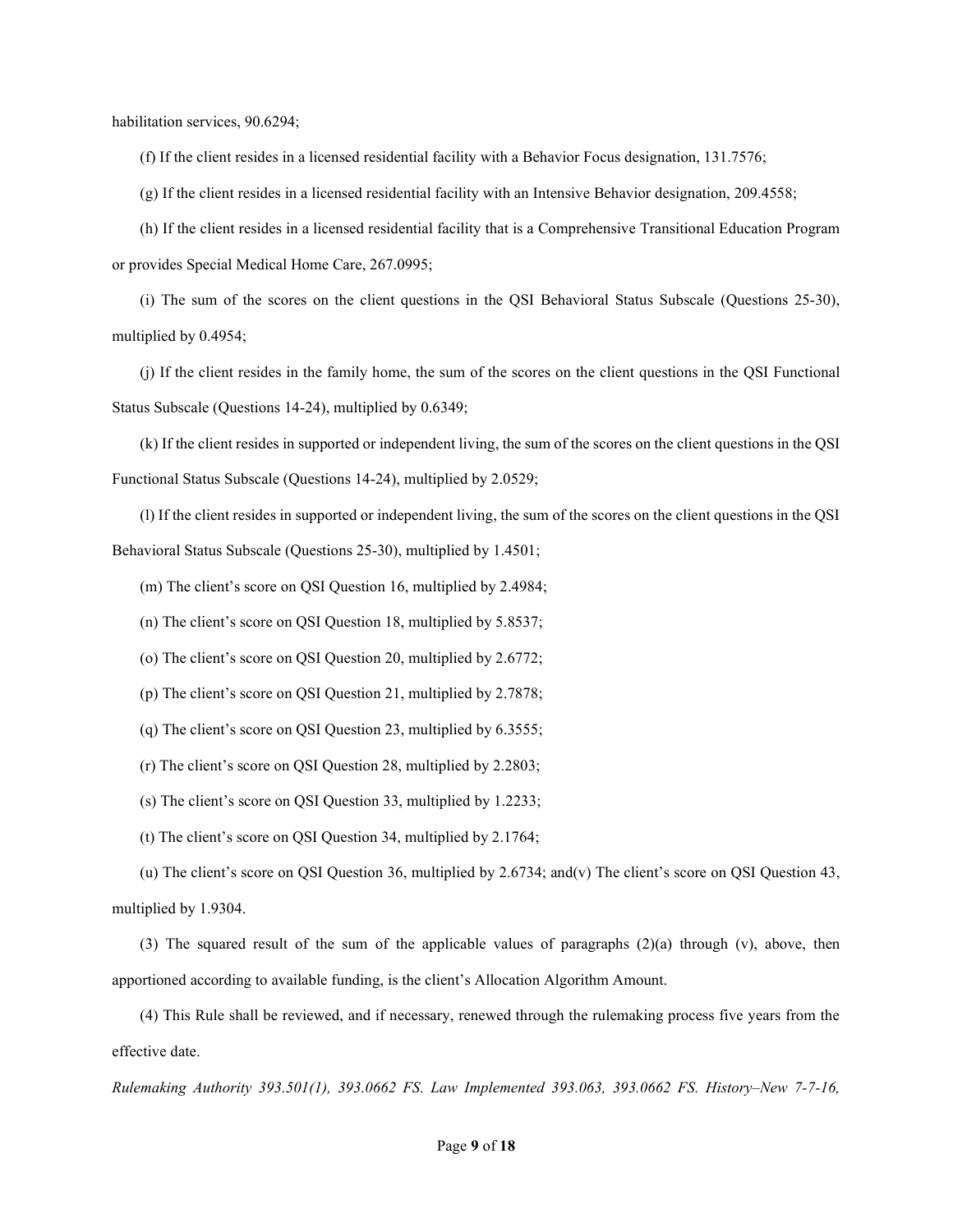Amended 7-1-21.

#### 65G-4.0215 General Provisions.

(1) Medical necessity alone is not sufficient to authorize a service under the Waiver; in addition:

(a) With the assistance of the WSC, the client must utilize all available State Plan Medicaid services, schoolbased services, private insurance, natural supports, and any other resources that may be available to the client before expending funds from the client's iBudget Amount for support or services. As an example, State Plan Medicaid services for children under the age of 21 typically include personal care assistance, therapies, consumable medical supplies, medical services, and nursing;

(b) The services must be within Waiver coverages and limitations; and

(c) The cost of the services must be within the Allocation Algorithm Amount unless there is a significant additional need demonstrated.

Failure to meet the above criteria shall result in a denial of a request for additional funding.

(2) WSCs shall coordinate with the clients they serve to ensure that services are selected from all available resources to keep the annual cost of services within the client's iBudget Amount while maintaining the client's health and safety.

(3) Prior to authorizing new or increased services or at the time of a medical necessity review, the Agency must certify and document within the client's cost plan that the client has used all available services authorized under the Medicaid State Plan; school-based services; private insurance; local, state, and federal government and nongovernment programs or services; natural or community supports; and any other benefit or resource that may be available to the client before using funds from the iBudget to pay for supports and services.

(a) The iBudget Waiver is the payor of last resort.

(b) A valid and accurate Verification of Available Services form is a condition precedent to the authorization of services. To enable the Agency to certify and document that the client has utilized all available services pursuant to section 393.0662(3), F.S., the WSC must complete and submit the Verification of Available Services to the Agency:

1. At the time of any requests to add or increase services, or

2. Upon request from the Agency when it is making determinations of medical necessity for Waiver services.

(4) Cost Plan Flexibility.

(a) After the client's proposed cost plan is approved, he or she may change the services in his or her Approved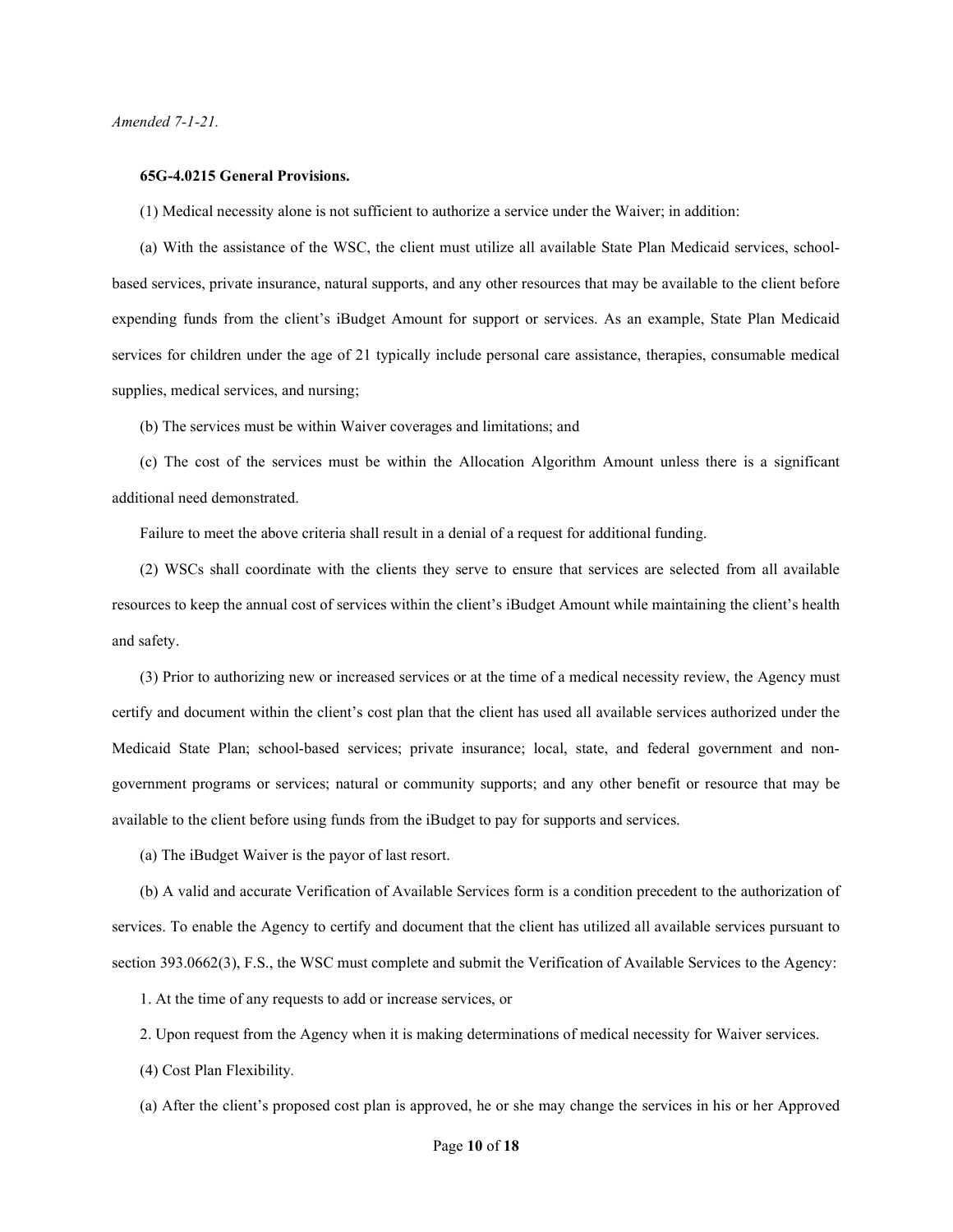Cost Plan provided that such change does not jeopardize the health and safety of the client and meets medical necessity.

(b) When changing the services within the Approved Cost Plan, the client and his or her WSC shall ensure that sufficient funding remains allocated for unpaid services that were authorized and rendered prior to the effective date of the change.

(c) Clients enrolled in iBudget will have flexibility and choice to budget or adjust funding among the following services without requiring additional authorizations from the Agency, provided the client's overall iBudget Amount is not exceeded and all health and safety needs are met:

- 1. Life Skills Development 1,
- 2. Life Skills Development 2,
- 3. Life Skills Development 3, within the approved ratio,
- 4. Durable Medical Equipment,
- 5. Adult Dental,
- 6. Personal Emergency Response Systems,
- 7. Environmental accessibility adaptations,
- 8. Consumable Medical Supplies,
- 9 Transportation,

10. Personal Supports up to \$16,000,

11. Respite up to \$10,000.

(d) Medically necessary services will be authorized by the Agency for covered services not listed above if the cost of such services are within the client's iBudget Amount and in accordance with subsection 65G-4.0215(1), F.A.C. The Agency shall authorize services in accordance with criteria identified in section 393.0662(1)(b), F.S., medical necessity requirements of section 409.906, F.S., subsection 59G-1.010(166), F.A.C., Handbook limitations, and the authority under Title 42 of the Code of Federal Regulations, Part 440, Section 230(d).

(f) Service authorization and any modifications to it must be received by the provider prior to service delivery. This includes changes to the authorization as a result of clients redistributing funds within their existing cost plan.

(5) Consumer Directed Care Plus (CDC+): clients enrolled in the CDC+ program are subject to iBudget Rule 65G-4.0214, subsections 65G-4.0215(1), (2) and (7), and Rules 65G-4.0216, 65G-4.0217, 65G-4.0218, F.A.C.

(6) Approval, Denial, or Closure of Applications.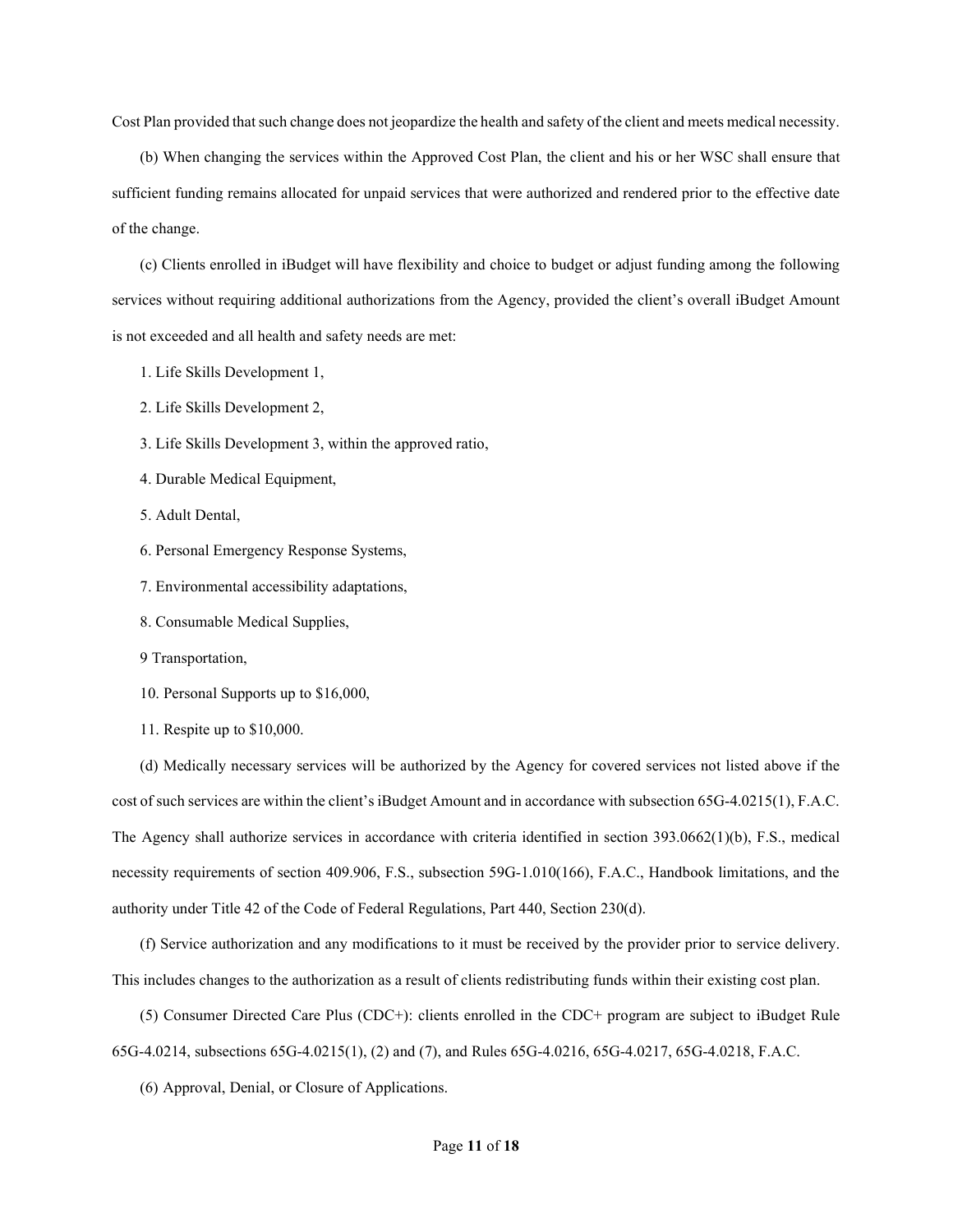(a) iBudget Waiver providers must have applied through the Agency for Persons with Disabilities to ensure that they meet the minimum qualifications to provide iBudget Waiver services. iBudget Waiver providers must also be enrolled as a Medicaid provider through the Agency for Health Care Administration. However, providers do not have to provide Medicaid State Plan services in order to provide Waiver services.

(b) To enroll as a provider for iBudget Waiver services, the provider must first submit an application to the Agency or Persons with Disabilities using the Regional iBudget Provider Enrollment Application – WSC – APD Form 65G-4.0215 A, effective date 7-1-2021, for Waiver Support Coordinator applications, which is available at  $\qquad \qquad$ , or the Regional iBudget Provider Enrollment Application – Non-WSC – APD Form 65G-4.0215 B, effective date 7-1- 2021, for all other provider applications, which is available at . These forms are hereby incorporated by reference. The qualifications to provide services are identified in the Handbook.

(c) The Agency will review the application and approve or deny complete applications within 90 days of receipt; the Agency will close incomplete applications.

1. The Agency will only consider complete applications that include all required information and meet the requirements delineated in this chapter, the iBudget Handbook, and section 393.0663, F.S. An application is complete upon the Agency's receipt of all requested information and correction of any error or omission for which the applicant was notified.

2. If the Agency receives an incomplete application, the Agency will notify the applicant. The applicant will have 45 calendar days from the date of the notice to submit the documentation, information, or make any corrections designated in the notice. If the applicant does not complete the application within 45 days of the notice, the application must be closed by the Agency. After an application is closed, all documentation and information submitted will no longer be considered, and a new complete application must be submitted for consideration by the Agency. The closure of an application is not Agency action and will not be considered substantively by the Agency in any subsequent application.

(d) If a Waiver provider wishes to, expand by providing additional services, expand services geographically, or expand from solo to agency, the provider must notify the Agency regional office by submitting a Provider Expansion Request form – APD Form 65G-4.0215 C, effective date \_\_\_\_\_\_\_\_\_, which is hereby incorporated by reference and is available at . The Agency regional office must approve any expansion prior to the provision of expanded services. The qualifications to provide or expand services are identified in the Handbook.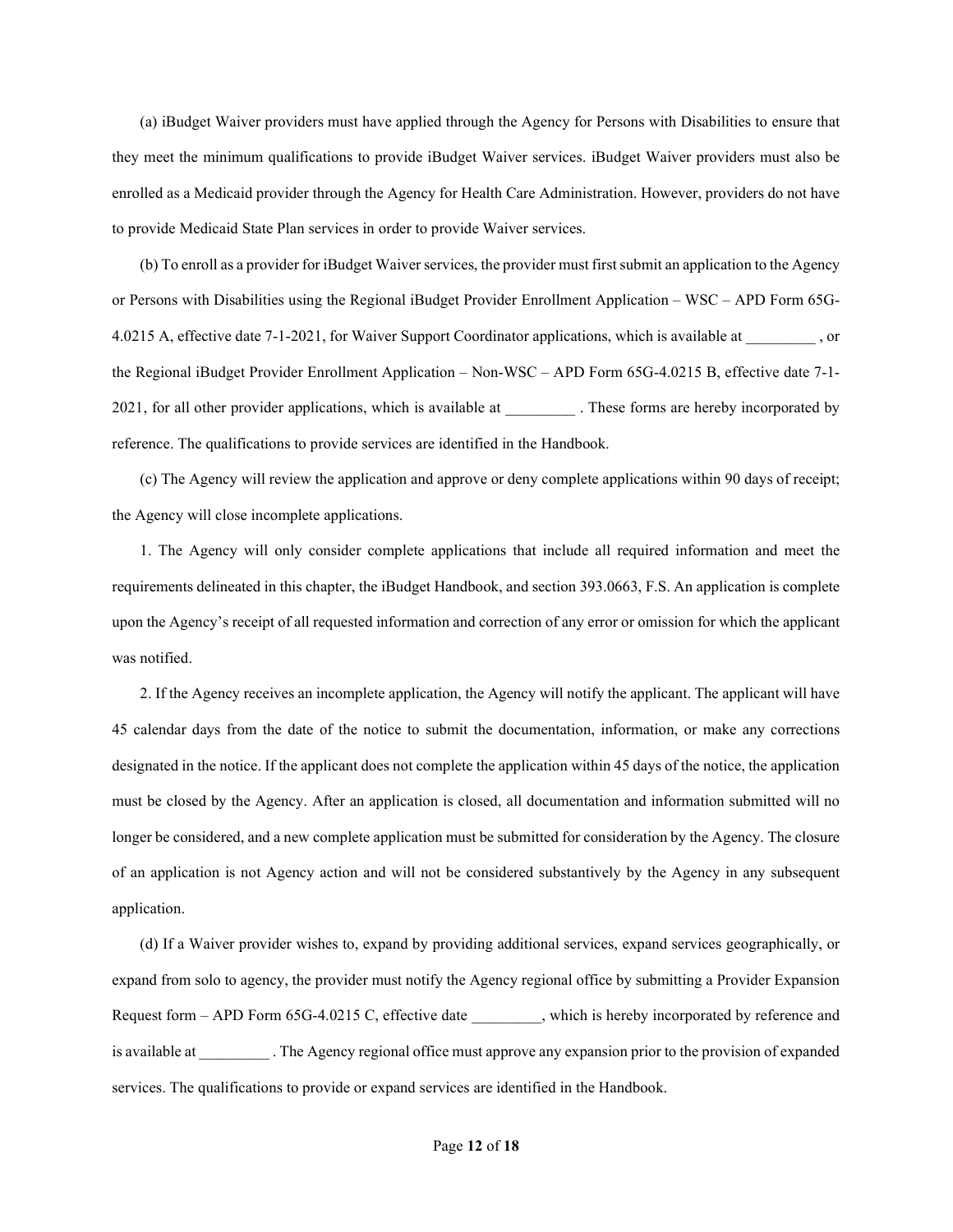$(7)(a)$  When a client is enrolled in the iBudget, that client remains enrolled in the Waiver position allocated unless the client becomes disenrolled due to one of the following conditions:

1. The client or client's legal representative chooses to terminate participation in the Waiver.

2. The client moves out-of-state.

3. The client loses eligibility for Medicaid benefits and this loss is expected to extend for a lengthy period.

4. The client no longer needs Waiver services.

5. The client no longer meets level of care for admission to an ICF/IID.

6. The client no longer resides in a community-based setting but moves to a correctional facility, detention facility, defendant program, or nursing home or resides in a setting not otherwise permissible under Waiver requirements.

7. The client is no longer able to be maintained safely in the community.

If a client is disenrolled from the Waiver and becomes eligible for reenrollment within 365 days that client can return to the Waiver and resume receiving Waiver services. If Waiver eligibility cannot be re-established or if the client who has chosen to disenroll has exceeded this time period, the client cannot return to the Waiver until a new Waiver vacancy occurs and funding is available. In this instance, the client is added to the Waiting List of clients requesting Waiver participation. The new effective date is the date eligibility is re-established or the client requests re-enrollment for Waiver participation.

(b) Providers are responsible for notifying the client's WSC and the Agency if the provider becomes aware that any of the conditions of paragraph (a) or (c), exists.

(c) If a client or legal representative refuses to cooperate with the provision of Waiver services in any of the following ways: develop a cost plan or support plan, participate in a required QSI assessment or other approved Agency needs assessment tool, or refuse to annually sign the Waiver eligibility worksheet that establishes a level of care, then the Agency will review the circumstances to determine if the client should be removed from the Waiver for failing to comply with specific eligibility requirements. Any such decision by the Agency shall provide written notice to the client, the client's legal representative and the WSC, at least 30 days before terminating services.

(d) Clients denied services shall have the right to a fair hearing. Clients are exempted from this provision if they do not have the ability to give informed consent and do not have a legal representative. The Agency shall not remove a client from the Waiver due to non-compliance if it directly impacts the client's health, safety, and welfare.

(8) This Rule shall be reviewed, and if necessary, renewed through the rulemaking process five years from the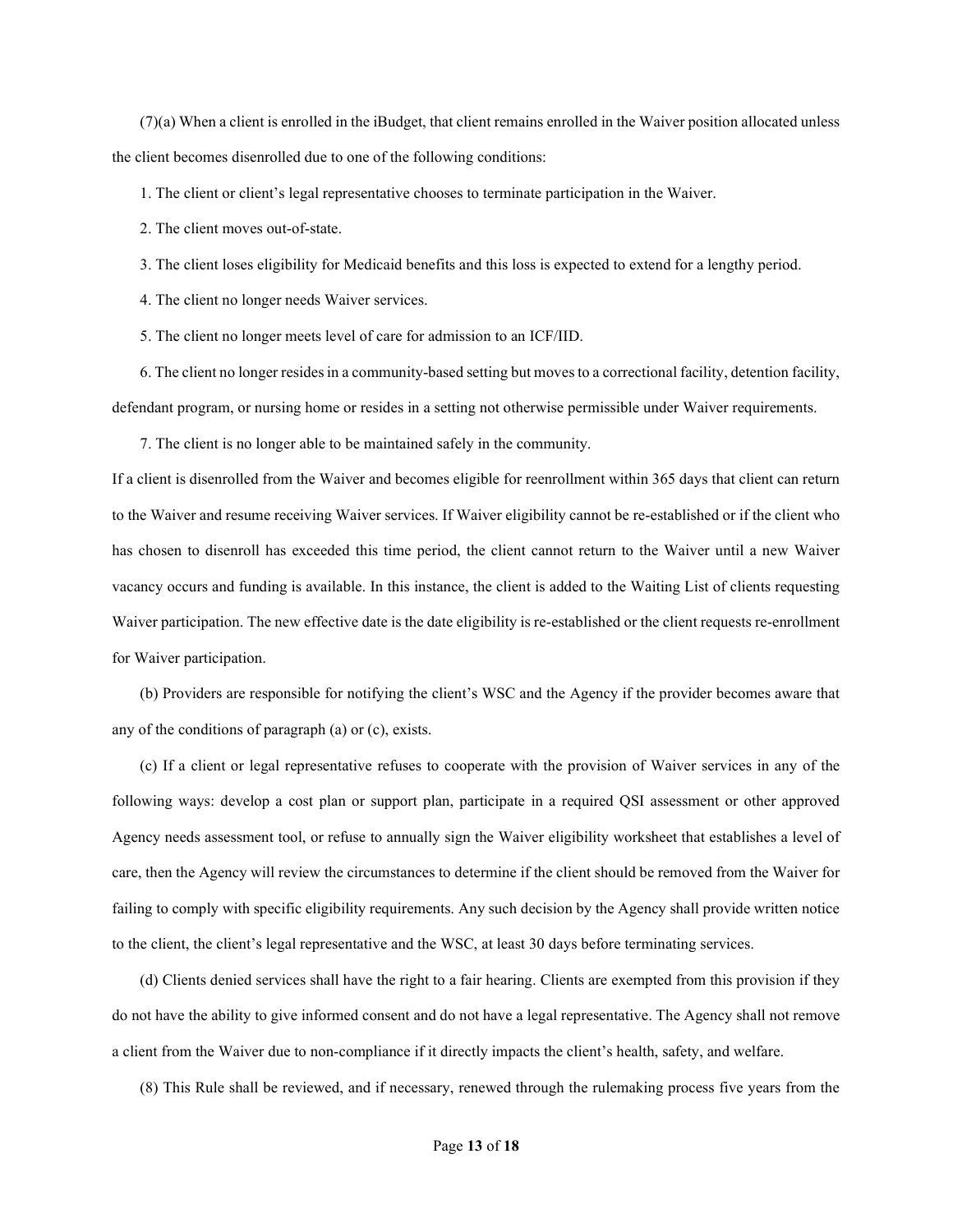effective date.

Rulemaking Authority 393.501(1), 393.0662 FS. Law Implemented 393.063, 393.0662, 409.906 FS. History–New 7- 7-16, Amended 9-12-18, 7-1-21.

# 65G-4.0216 Establishment of the iBudget Amount.

(1) The iBudget Amount for a client shall be the Allocation Algorithm Amount, as provided in Rule 65G-4.0214, F.A.C., plus any approved Significant Additional Needs funding as provided in Rule 65G-4.0218, F.A.C.

(2) The Agency will determine the iBudget Amount consistent with the criteria and limitations contained in the following provisions: sections 409.906 and 393.0662, F.S.; and Rules 59G-13.080, 59G-13.081, and 59G-13.070, F.A.C.

(3) Significant Additional Needs Review:

(a) The first time the Allocation Algorithm Amount is calculated, the WSC will discuss the Allocation Algorithm Amount with the client, and, if available, the client's legal representative and, if available and applicable, the client advocate, in order to determine if the client has any Significant Additional Needs.

(b) The WSC shall discuss the services requested with the client or the client's legal representative, and, if available and applicable, the client advocate.

(c) The Agency will conduct a Client Review to determine whether services requested meet health and safety needs and waiver coverage and limitations. The AIM Worksheet must be completed as part of the Client Review and submitted to the Agency within 30 days of receipt of the new Allocation Algorithm Amount.

(d) The Agency will issue a decision of the iBudget Amount within 30 days of receipt of the AIM Worksheet. The client and his or her legal representative will be advised of the Agency's decision for the amount of the client's final iBudget Amount within 30 days.

1. If additional documentation is requested, the deadline for the Agency's response shall be extended to 60 days following the receipt of the original request.

2. The Verification of Available Services form is a material part of the request form. Failure to include the Verification of Available Services form is a basis for denial.

(e) The Agency shall approve an increase to the iBudget Amount if additional funding is required to meet the Significant Additional Needs subject to the provisions of the iBudget Rules. The Agency, upon completion of its review shall notify in writing the client, the WSC, and the client advocate, if any, of its decision.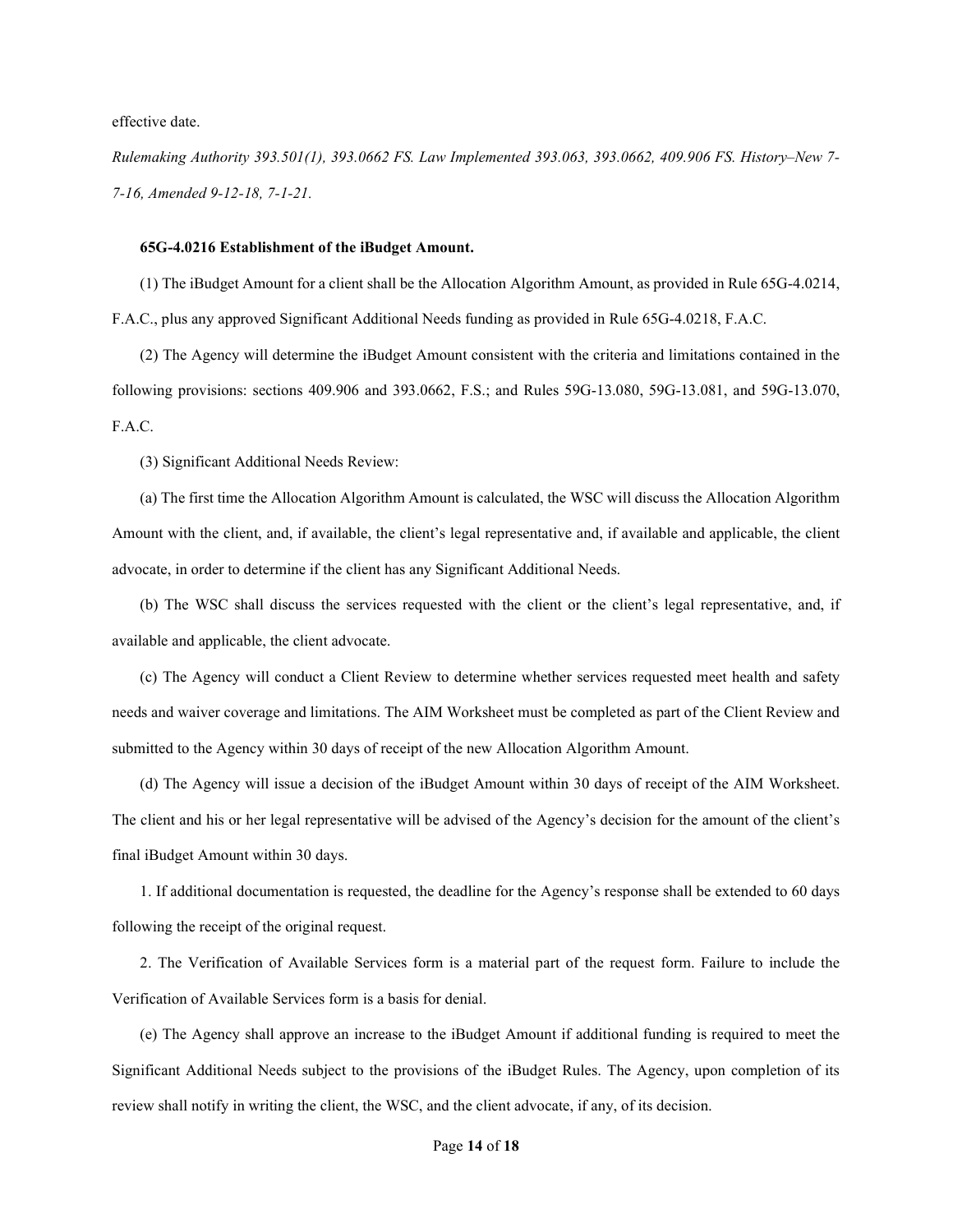(4) After the iBudget Amount is established, if a client remains in the same living setting and experiences a significant change in condition or circumstances where the proposed needs cannot be met within the current iBudget Amount, the WSC shall request services through the significant additional needs process without the calculation of a new algorithm or the completion of the AIM Worksheet.

(5) iBudget Amounts are pro-rated as appropriate based on the length of time remaining in the fiscal year.

(6) The Agency shall ensure that the sum of all clients' projected expenditures do not exceed the Agency's annual appropriation.

(7) This Rule shall be reviewed, and if necessary, renewed through the rulemaking process five years from the effective date.

Rulemaking Authority 393.501(1), 393.0662 FS. Law Implemented 393.063, 393.0662, 409.906 FS. History–New 7- 7-16, Amended 7-1-21.

### 65G-4.0217 iBudget Cost Plan.

(1) When a client's iBudget Amount is determined, the WSC must submit a cost plan proposal, which includes a completed Verification of Available Services form, that reflects the specific Waiver services and supports (paid and unpaid) that will assist the client to achieve identified goals, and the provider of those services and supports, including natural supports. The cost plan proposal is derived from person-centered planning. The Verification of Available Services form is a material part of the cost plan proposal. Failure to include the Verification of Available Services form will result in a denial of the cost plan.

(2) The WSC shall provide documentation for requested services as specified in Section C of the WSC Cost Plan and Significant Additional Needs Job Aid to document medical necessity and compliance with Handbook coverage and limitations.

(3) Each client's proposed iBudget cost plan shall be reviewed and approved by the Agency in conformance with the iBudget Rules and the Handbook. Any conflict between the Handbook and these iBudget Rules shall be resolved in favor of these rules.

(4) For a client to begin receiving a specific Waiver service, that service must have been listed in an Approved Cost Plan and the service authorization must have been issued to the provider prior to the delivery of service.

(5) Clients must budget their funds so that their needs are met throughout the plan year. All clients shall allocate iBudget funding each month for Waiver support coordination services, which is a required service under the Waiver.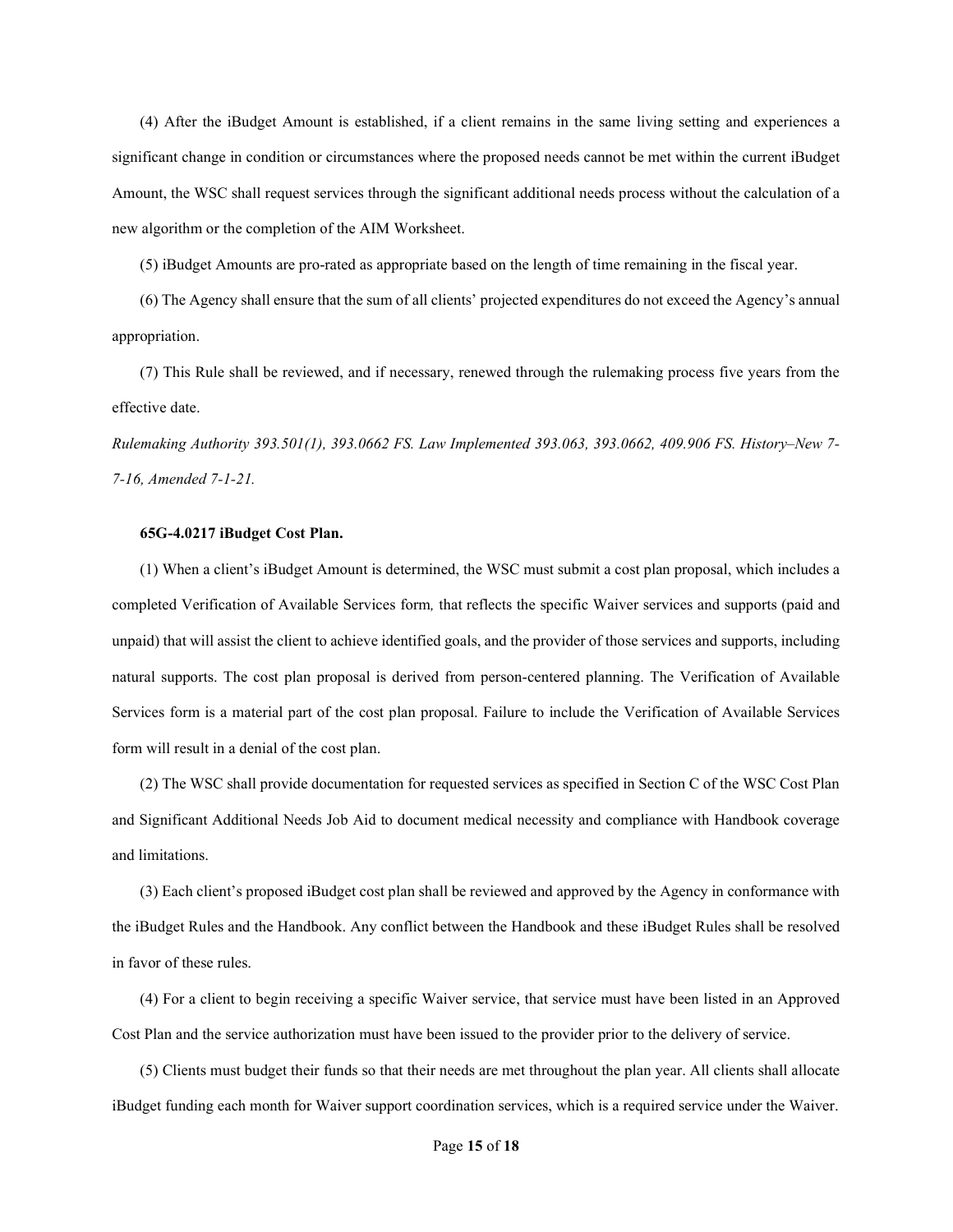(6) This Rule shall be reviewed, and if necessary, renewed through the rulemaking process five years from the effective date.

Rulemaking Authority 393.501(1), 393.0662 FS. Law Implemented 393.063, 393.0662, 409.906 FS. History–New 7- 7-16, Amended 7-1-21.

## 65G-4.0218 Significant Additional Need Funding.

(1) Supplemental funding for Significant Additional Needs (SANs) may be of a one-time, temporary, or longterm in nature.

(2) The presence of a significant additional need or significant change in condition or circumstance alone does not warrant an increase in the amount of funds allocated to a client's iBudget as determined by the algorithm.

(3) A client's annual expenditures for home and community-based services Medicaid Waiver services may not exceed the limits of his or her iBudget. The total of all clients' projected annual iBudget expenditures may not exceed the Agency's appropriation for Waiver services.

(4) SANs can only be approved after the determination of a client's initial allocation amount and after the WSC has documented the availability of non-Waiver resources on the Verification of Available Services form. Nothing in this section prohibits the authorization of emergency services on a temporary basis through the Agency. Requests for SANs require:

(a) The client to have a significant additional need as defined in this chapter; and

(b) A significant additional need cannot be created by failing to maintain sufficient funds to cover services previously authorized in accordance with subsections 65G-4.0215(2) and (5), F.A.C.

(5) The WSC shall submit a SANs request that reflects the specific Waiver services and supports that will assist the client to meet identified needs, with all required supporting documentation as specified in the WSC Job Aid for Cost Plans and Significant Additional Needs Documentation. The documentation identified in the WSC Job Aid is material to the SANs requests. The Agency must close or deny the SANs request without such documentation.

(a) The SANs request shall be submitted indicating how the current budget allocation and requested SANs funds would be used. The request should also include an explanation of why additional funding is needed, and any additional documentation appropriate to support the request.

(b) The SANs request shall be submitted with an updated support plan, which must include an explanation of why additional funding is needed and indicate how the current budget allocation and requested SANs funds would be used.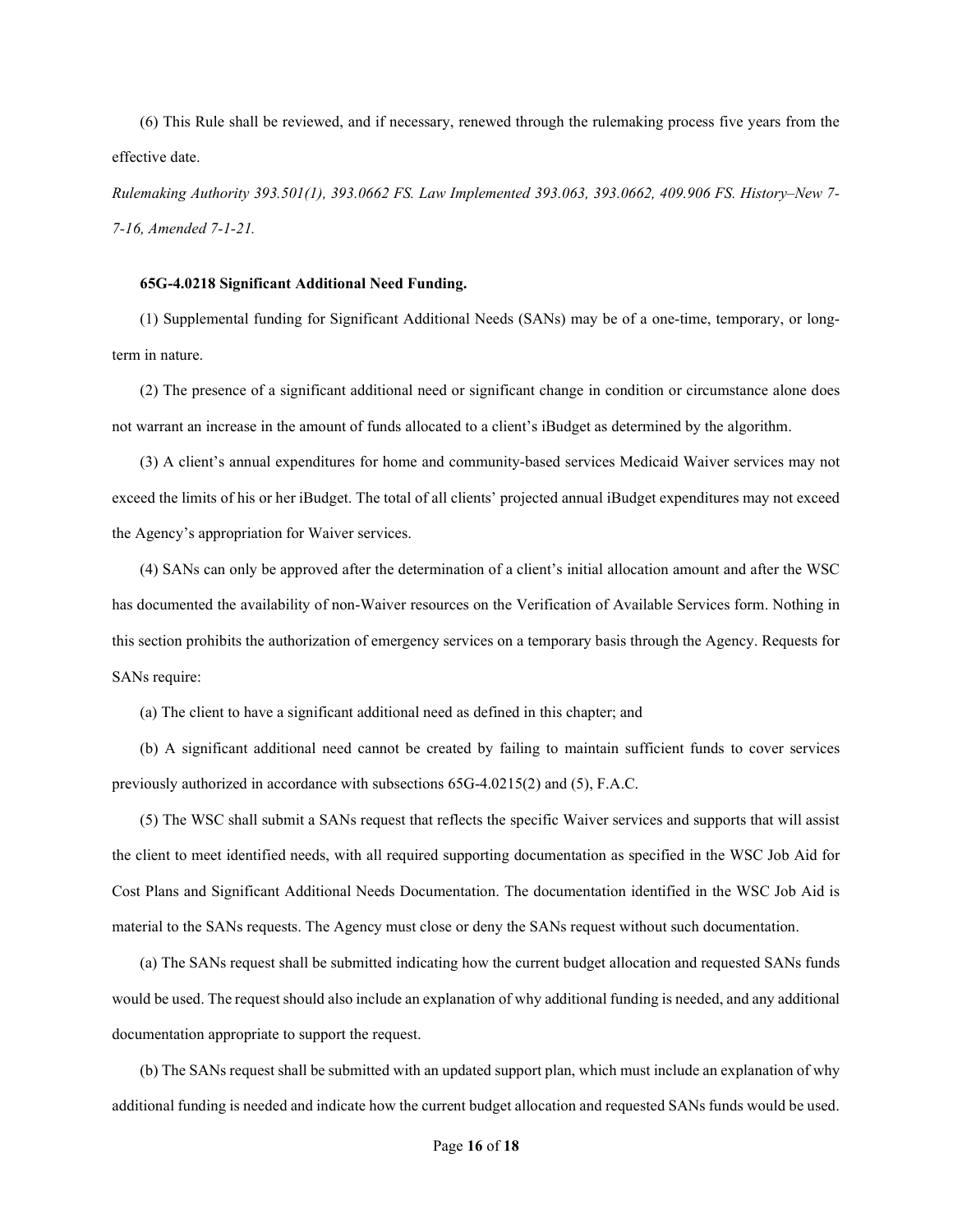The request must include documentation appropriate to support the request in accordance with the WSC Job Aid for Cost Plans and Significant Additional Needs Documentation form.

(c) Documentation of attempts within the last 30 days prior to submitting the SANs request to locate natural or community supports, third-party payers, or other sources of support to meet the client's health and safety needs must also be documented and verified by the WSC on the Verification of Available Services form.

(d) If there are any concerns about the accuracy of the QSI results, the WSC shall submit this as well.

(6) If a client's iBudget Amount includes Significant Additional Needs beyond what was determined by the Allocation Algorithm, and the Agency determines that the intensity, frequency or duration of the service(s) is no longer medically necessary, the Agency will adjust the client's services to match the current need.

(7)(a) The Agency will not consider incomplete SANs requests due to lacking material information to determine whether SANs criteria are met. A SANs request is incomplete if it does not:

1. Provide detail the client's current approved services, including the number and type of units and dollar amount for each service. The client to staff ratio, if applicable, must also be included;

2. Clearly indicate whether the current approved services are requested to continue on an annualized basis;

3. Clearly identify any new or increased services being requested in the current fiscal year and on an annualized basis, if applicable to that service type;

4. Include a complete Verification of Available Services form;

5. Include documentation to support the information provided in the Verification of Available Services Form, or identify the location of the currently valid documentation in the designated data management system;

6. Place the request in the proper status for submission in the designated data management system; or

7. Include certification that the request meets the criteria for SANs.

(b) The Agency shall close incomplete SANs requests upon receipt.

(8) The Agency will request the documentation and information necessary to evaluate a client's increased funding requests based on the client's needs and circumstances. The documentation will vary according to the funding request and may include the following as applicable: support plans, results from the Questionnaire for Situational Information, cost plans, expenditure history, current living situation, interviews with the client and his or her providers and caregivers, prescriptions, data regarding the results of previous therapies and interventions, assessments, and provider documentation.